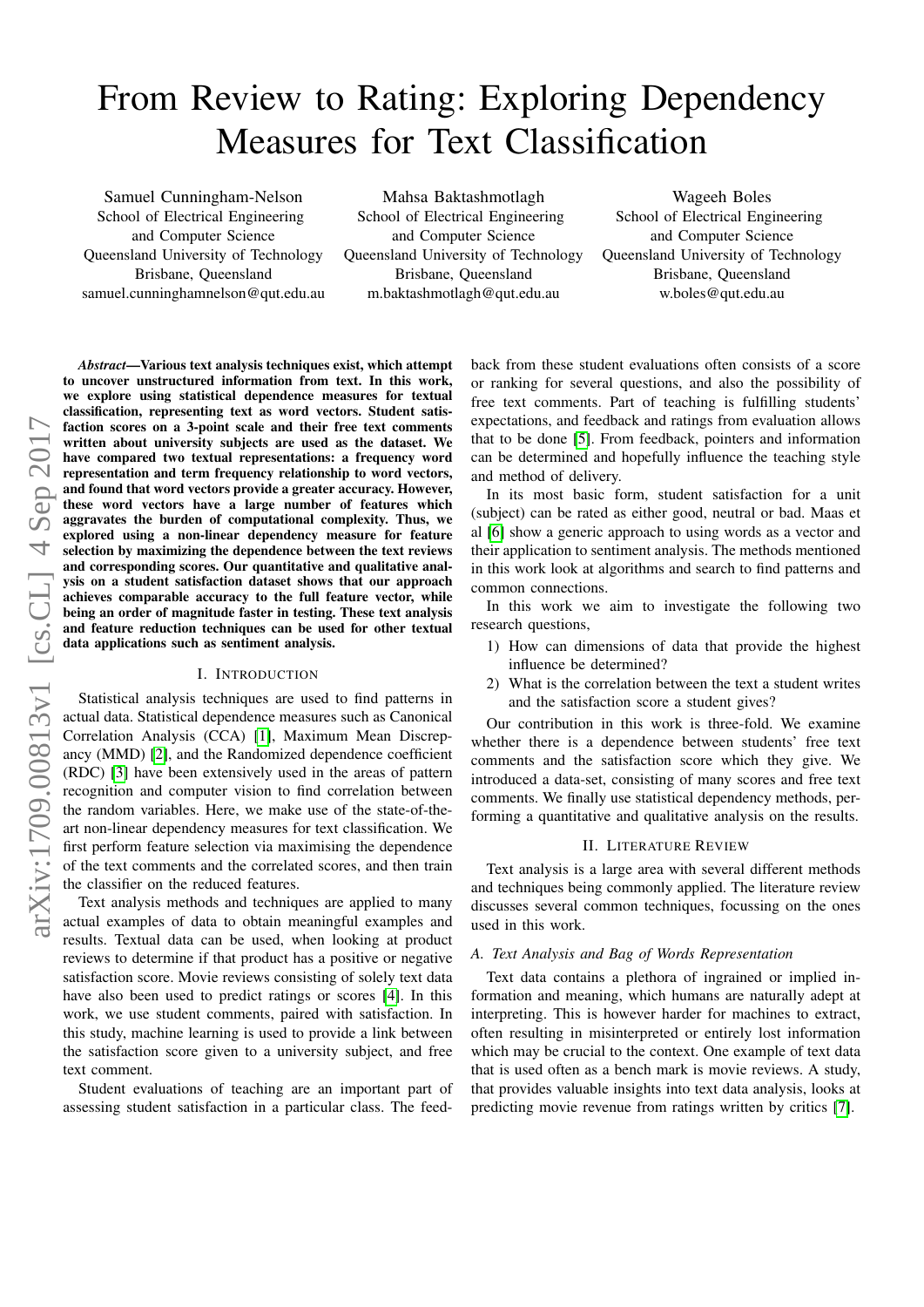Traditionally, a bag of words representation is used to model textual data. This involves transforming the corpus of text into an  $N \times M$  sparse matrix, where N is the number of text responses and M is the number of unique words.

Another common enhancement used alongside the bag of words representation is Term Frequency - Inverse Document Frequency (TF-IDF). TF-IDF calculates values for every word which is a proportion of the word frequency in one document with respect to the frequency percentage of all documents the word appears in [\[8\]](#page-6-7). The higher this number, suggests a greater importance for this word in the current document. Common words would receive a lower weighting. This can be also expressed in the following expression,

$$
w_{x,y} = \text{tf}_{x,y} \times \log\left(\frac{N}{df_x}\right) \tag{1}
$$

Where,  $w_{x,y}$  is the weight of term x within document y,  $tf_{x,y}$  is the frequency of x in y,  $df_x$  is the number of documents containing  $x$ , and  $N$  is the total number of documents.

## *B. Vector Space Models*

An alternative way to represent textual data, is to use a vector of features for each individual word. These feature vectors have many more dimensions than just a single word, and when developed, are trained from many documents.

*1) Word2Vec:* Developed in 2013, Word2Vec is one method of modelling words as vectors [\[9\]](#page-6-8). Other versions developed using similar processes exist, however this model was developed using a neural network training approach, and a negative skip gram model [\[10\]](#page-6-9). Each word is projected into a  $300 \times 1$ vector. This Word2Vec model has been trained on Google News articles.

*2) Glove:* Another alternative to Word2Vec is the word vector representation Glove [\[11\]](#page-6-10). This method uses a technique (global matrix factorization) to implement the word vectors differently to Word2Vec. This representation can sometimes outperform Word2Vec, depending on the situation.

*3) t-SNE:* Visualising high-dimensional data is an important problem and needs to be considered carefully [\[12\]](#page-6-11). Using t-Distributed Stochastic Neighbour Embedding (t-SNE), data which previously has many dimensions can be reduced to just two or three for visualisation purposes [\[13\]](#page-6-12). It is useful when high dimensional data has common or important themes across only a few of the dimensions. t-SNE works well with larger amounts of data, as opposed to just a few vectors.

*4) Summary:* Word2Vec and Glove are two examples of word vectorisation methods which are commonly used for text analysis. Representing words as vectors allows further embedded information to be uncovered, compared to more simplistic analysis techniques.

# III. BACKGROUND

In this work, we are interested in measuring the distance between distributions of the student's comments and their corresponding scores. Generally, the two probability distributions can be compared either through non-parametric models

(e.g., kernel density estimation), or parametric ones (e.g., using Gaussian Mixture Models).

Here, we exploit two non-parametric approaches to compute the distribution difference between multiple sources of data: MMD (Maximum Mean Discrepancy), and RDC (Randomised Dependence Coefficient).

# *A. MMD (Maximum Mean Discrepancy)*

Let  $X_p = \{x_p^1, \cdots, x_p^n\}$  and  $Y_q = \{y_q^1, \cdots, y_q^n\}$  be the two sets of i.i.d. observations from two different sources  $p$  and  $q$ , with  $n$  samples, respectively. Using the MMD criterion, we can determine whether  $p = q$ .

*Definition 1:* [\[14\]](#page-6-13) Let  $\mathfrak F$  be a class of functions  $f : \mathcal X \to \mathbb R$ . Then the MMD and its empirical estimate are defined as:

$$
\text{MMD}(\mathfrak{F}, p, q) = \sup_{f \in \mathfrak{F}} \left( E_{x \sim p} [f(x)] - E_{y \sim q} [f(y)] \right),
$$

$$
\text{MMD}(\mathfrak{F}, \mathbf{X}_p, \mathbf{Y}_q) = \sup_{f \in \mathfrak{F}} \left( \frac{1}{n} \sum_{i=1}^n f(\mathbf{x}_p^i) - \frac{1}{n} \sum_{j=1}^n f(\mathbf{y}_q^j) \right).
$$

*Theorem 1:* [\[14\]](#page-6-13) Let  $\mathfrak F$  be a unit ball in a Reproducing Kernel Hilbert Space (RKHS), defined on a compact metric space X with associated kernel  $k(\cdot, \cdot)$ . Then MMD( $\mathfrak{F}, p, q$ ) = 0 if and only if  $p = q$ .

An empirical estimate of the MMD can be written as  $\left( \begin{array}{c} n \\ \sum \end{array} \right)$  $i,j=1$  $k(\boldsymbol{x}_p^i, \boldsymbol{x}_p^j)$  $\frac{c_p^i,x_p^j)}{n^2}+\sum\limits_{i,j=1}^n$  $i,j=1$  $k(\bm{y}_q^i, \bm{y}_q^j)$  $\frac{\boldsymbol{\eta}_q^i, \boldsymbol{y}_q^j)}{n^2} - 2 \sum_{i,j=1}^{n,n}$  $i,j=1$  $k(\boldsymbol{x}_p^i, \boldsymbol{y}_q^j)$  $n<sup>2</sup>$  $\sqrt{\frac{1}{2}}$ 

where  $k(\cdot, \cdot)$  is the universal or more general form of the characteristic kernel of the mapping:

MMD = 
$$
\|\frac{1}{n}\sum_{i=1}^{n} \phi(x_p^i) - \frac{1}{n}\sum_{j=1}^{m} \phi(x_q^j)\|^2
$$
  
\n $= \frac{1}{n^2}\sum_{i,j=1}^{n} \exp\left(-\frac{(\mathbf{x}_p^i - \mathbf{x}_p^j)^T(\mathbf{x}_p^i - \mathbf{x}_p^j)}{\sigma}\right)$   
\n $+ \frac{1}{n^2}\sum_{i,j=1}^{n} \exp\left(-\frac{(\mathbf{y}_q^i - \mathbf{y}_q^j)^T(\mathbf{y}_q^i - \mathbf{y}_q^j)}{\sigma}\right)$  (2)  
\n $- \frac{2}{n^2}\sum_{i,j=1}^{n,n} \exp\left(-\frac{(\mathbf{x}_p^i - \mathbf{y}_q^j)^T(\mathbf{x}_p^i - \mathbf{y}_q^j)}{\sigma}\right).$ 

In summary, MMD is a powerful non-parametric method that compares the distribution difference between different sources of data by computing the difference between the means of the two sets mapped into a RKHS.

## *B. RDC (Randomized Dependence Coefficient)*

The *Randomized Dependence Coefficient* (RDC) statistic measures the dependence between random samples  $X \in$  $\mathbb{R}^{p \times n}$  and  $Y \in \mathbb{R}^{q \times n}$  by first applying a copula-transformation on the random samples and projecting the copulas through  $k$ randomly chosen non-linear projections, and then finding the largest canonical correlation between these non-linear projections. Given the random samples  $X \in \mathbb{R}^{p \times n}$  and  $Y \in \mathbb{R}^{q \times n}$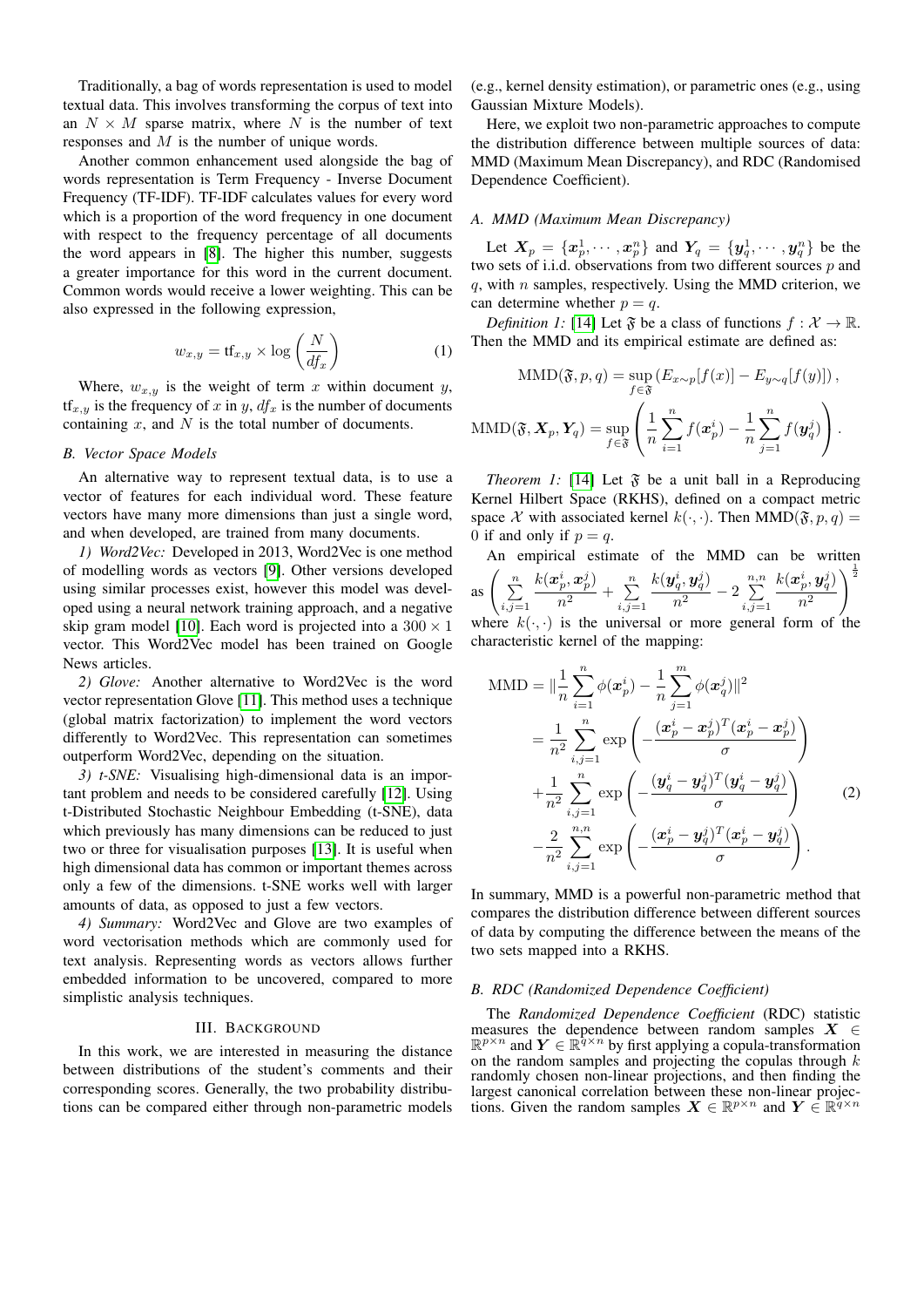and the parameters  $k \in \mathbb{N}_+$  and  $s \in \mathbb{R}_+$ , the Randomized Dependence Coefficient between  $X$  and  $Y$  is defined as:

$$
\mathrm{rdc}(\boldsymbol{X}, \boldsymbol{Y}; k, s) := \sup_{\boldsymbol{\alpha}, \boldsymbol{\beta}} \rho \left( \boldsymbol{\alpha}^T \boldsymbol{\Phi}(\boldsymbol{P}(\boldsymbol{X}); k, s), \boldsymbol{\beta}^T \boldsymbol{\Phi}(\boldsymbol{P}(\boldsymbol{Y}); k, s) \right). \tag{3}
$$

where  $\Phi(X; k, s)$  is the k−th order random non-linear projection from  $\boldsymbol{X} \in \mathbb{R}^{d \times n}$  to  $\boldsymbol{\Phi}(\boldsymbol{X}; k, s) \in \mathbb{R}^{k \times n}$ :

$$
\Phi(\boldsymbol{X};k,s) := \left( \begin{array}{ccc} \phi(\boldsymbol{w}_1^T\boldsymbol{x}_1+b_1) & \cdots & \phi(\boldsymbol{w}_k^T\boldsymbol{x}_1+b_k) \\ \vdots & \vdots & \vdots \\ \phi(\boldsymbol{w}_1^T\boldsymbol{x}_n+b_1) & \cdots & \phi(\boldsymbol{w}_k^T\boldsymbol{x}_n+b_k) \end{array} \right)^T \tag{4}
$$

and  $\rho$  is the largest canonical correlation between the nonlinear projections  $\alpha^T X$  and  $\beta^T Y$  of two random samples  $\boldsymbol{X} \in \mathbb{R}^{p \times n}$  and  $\boldsymbol{Y} \in \mathbb{R}^{q \times n}$ .

We used the Randomized Dependence Coefficient (RDC) as a measure of dependence between the student's comments and their corresponding scores. RDC is defined as the largest canonical correlation between random non-linear projections of the variables' copula transformations. Unlike the other non-linear dependence measures such as Kernel Canonical Correlation Analysis (KCCA) [\[1\]](#page-6-0) and Copula Maximum Mean Discrepancy [\[2\]](#page-6-1) which exhibit prohibitive running times on large scale data, RDC has low computational cost of  $O(n \log n)$ , where n is the number of samples. Moreover, RDC is easy to implement, invariant to monotonically increasing transformations, and performs well under the existence of additive noise.

## IV. PROPOSED APPROACH

In this work a combination of word vectors and feature reduction techniques are used. This section will discuss how these methods were applied.

## *A. Word2Vec*

Word2Vec is one method for training word vectors. The Google News data set contains word vectors which were trained on around 100 billion words from Google News articles. Some other common models are trained on data sets such as Wikipedia, but the Google News set is more widely used.

Figure [1](#page-2-0) below shows the neural network model in which Word2Vec is trained. The network has a single hidden layer. Both the output and output layers consist of the number of neurons equal to the number of unique words in the training vocabulary. The number of neurons in the hidden layer is equal to the dimentionality of the word vector [\[15\]](#page-6-14).

Figure [2](#page-2-1) shows an example of how Word2Vec can model particular words once reduced to 2 dimensional space (in this case using PCA). You can see relationships between certain words represented in a vector form. As an equation, we can express the relationship between these vectors in the following equation,

$$
V(\text{king}) - V(\text{man}) + V(\text{woman}) \approx V(\text{queen})
$$
 (5)



<span id="page-2-0"></span>Fig. 1. Word2Vec Model [\[15\]](#page-6-14)

This equation describes a gender relationship, which has been learnt through embedded neural networks. As a further example, finding the angle between two vectors demonstrates the similarity between those two words.

Another example of a gender relationship demonstrated in Figure [2](#page-2-1) is the equation below.

$$
V(\text{uncle}) - V(\text{man}) + V(\text{woman}) \approx V(\text{aunt}) \tag{6}
$$

These are just two examples of equations which demonstrate the implicit understanding of the Word2Vec model trained on many articles.



<span id="page-2-1"></span>Fig. 2. Example of Reduced Word Vector

## *B. Choosing Dimensionality*

We validated the empirical performance of RDC and MMD on the student's evaluation data of university subjects. The random dimension for RDC was set to 20 as we could not observe any improvements for embedding dimensions  $d \geq$ 100. Moreover, as noted in [\[16\]](#page-6-15), the randomised embedding dimension should not be too much smaller than the original dimension  $D$  to prevent a point in the set from being mapped to the origin. To ensure this, we refer to the Universality Law for the Embedding Dimension from [\[16\]](#page-6-15), [\[17\]](#page-6-16):

*Theorem 1:* A Universality Law for the Embedding **Dimension.** Given the  $n \times h$  random projector  $\phi$  with the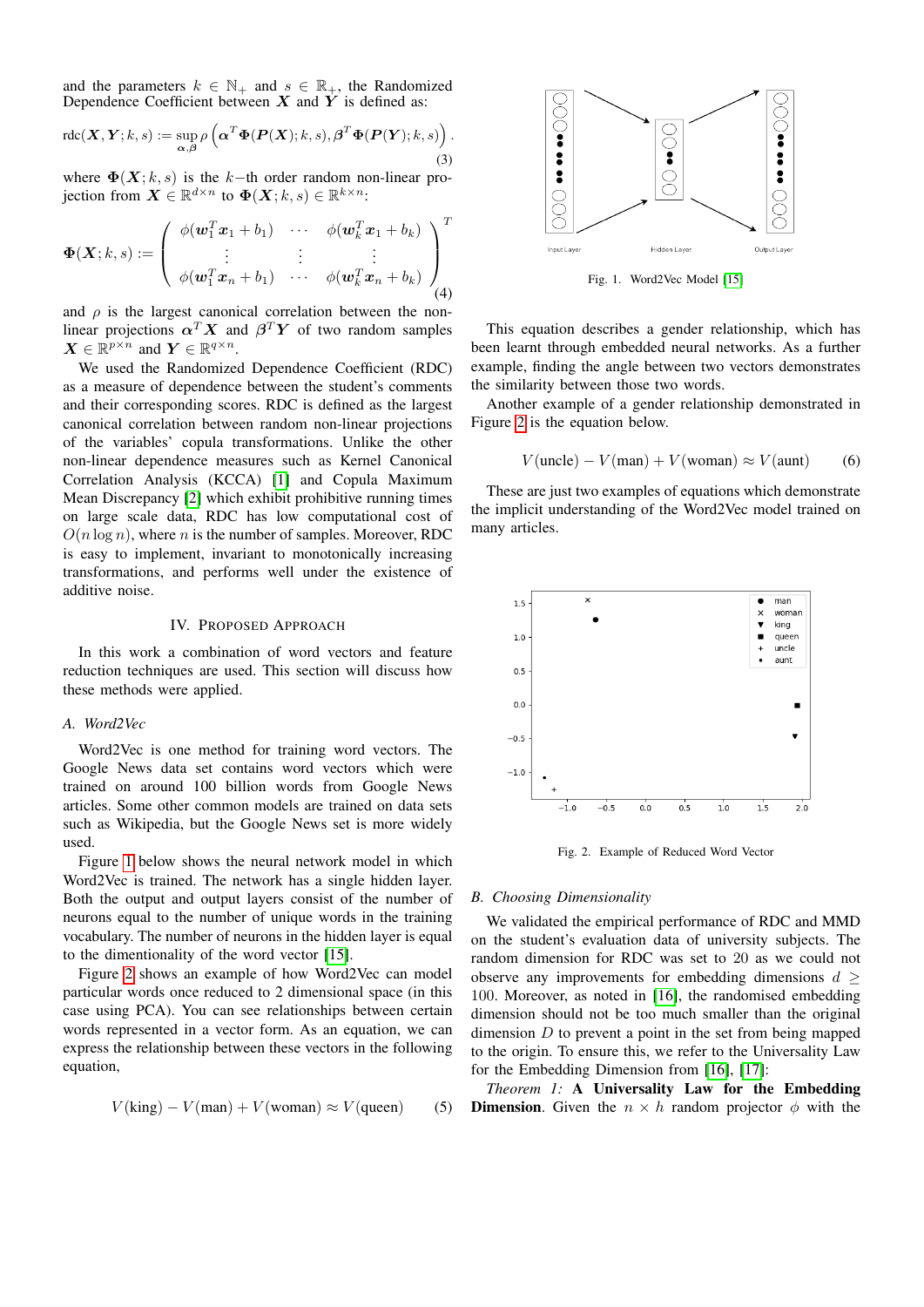parameters  $p > 4$ ,  $\nu \ge 1$ ,  $\rho \in (0, 1)$ , and  $\varepsilon \in (0, 1)$ , there is a number  $N := N(p, \nu, \varrho, \varepsilon)$  for which the following statement holds. Suppose that the ambient dimension  $n \geq N$ ; E is a nonempty, compact subset of  $\mathbb{R}^n$  that does not contain the origin; the statistical dimension of  $E$  is proportional to the ambient dimension:  $\rho n \leq \theta(E) \leq n$ . Then  $h > (1 + \varepsilon)\theta(E)$ implies  $\mathbb{P}\{0 \notin \phi(E)\} \geq 1 - C_p n^{1-\frac{p}{4}}$ . Furthermore, if  $\theta(E)$  is spherically convex, then  $h \leq (1 - \varepsilon)\theta(E)$  implies  $\mathbb{P}\{0 \in \phi(E)\} \geq 1 - C_p n^{1-\frac{p}{4}}.$ 

We performed greedy word selection to construct the subset of words in the students comments that maximises the dependence between the word set and the associated score value. We reported the results of our algorithm as a set of words which has the maximum dependency to the target value.

The computational complexity of RDC is  $O((p+q)n \log n +$  $kn \log(pq) + k2n)$  where p and q are the dimensions of the random variables,  $n$  is the sample size, and  $k$  is the reduced dimension. The cost of RDC can be approximated by  $O(n \log n)$  if applied on large scale data (very large n).

# *C. Feature Reduction*

The proposed approach for feature reduction uses a greedy search method for calculating correlation with both RDC and MMD. This has also been compared to PCA for reference. It was decided that the features for each vector would be reduced from 300 to 20 using each method. For both RDC and MMD, we started with 1 feature for all words  $(N \times 1)$ , and found the maximum correlation between a feature, and the output label. After the optimum single feature was chosen, this was then repeated, adding another feature to the input, and maximising that correlation. This was repeated, until the 20 features with the combined highest correlation where selected. Figure [3](#page-3-0) below shows an example of this graphically. In this figure,  $N$  is the number of text responses,  $C$  is the correlation, and  $i$  is the number of features being tested (between 1 and 20). The function being used is either the RDC or MMD feature correlation.



<span id="page-3-0"></span>Fig. 3. Correlation Calculation

This was designed to maximise the correlation, adding one feature at a time.

### V. EXPERIMENTAL RESULTS

# *A. The Data Set*

The data for this experiment was gathered from the Queensland University of Technology. QUT runs two student surveys titled 'Pulse' and 'Insight' as a part of the framework 'Reframe' for evaluating learning and teaching [\[18\]](#page-6-17). The first survey, the Pulse survey, solicits students' feedback in the early weeks of the semester. The second survey, titled Insight, surveys students at the end of semester. In each of these surveys, students are asked to rate their views on three statements, however we focus on the final question "I am satisfied with this unit so far."

Each statement was responded to on the Likert scale, 1 being disagree strongly, and 5 being agree strongly. After answering these questions, an open ended response was left optional, for students to respond to with feedback and suggestions asking them to "Please provide any further feedback you may have about this unit.". This feedback provides recommendations and suggestions for teaching staff to read and take into consideration.

This study and analysis used Pulse and Insight survey data from 19 units in the Science and Engineering Faculty, over a 4 year duration. The data consisted of more than 3000 responses which included the numerical and text feedback.

Examples of some responses include,

- Satisfaction rating: 4. Free response: *"Excellent work. Very helpful staff and lots of assistance given via video tutorials."*
- Satisfaction rating: 5. *"Great structured unit. Very well organised and great learning environments"*
- Satisfaction rating: 1. Free response: *"The unit moved too quickly through concepts, and the content in the workshops has not helped with assessment items"*
- Satisfaction rating: 2. Free response: *"The assessment and the lectures didn't relate well - very confusing overall. Not enough practice problems."*

# *B. Procedure*

The procedure was broken down into four major steps: Data Preparation and Preprocessing, Removing excess data, Reducing dimensionality and applying various machine models.

*1) Data Preparation and Preprocessing:* The text data for each student response was initially preprocessed. This involves:

- Turning all text into lower case.
- Remove punctuation from the text data.
- Remove stop words (i.e. 'the', 'and', 'it')
- Split data into individual words, instead of one sentence.

After this, the pre-existing Word2Vec model, trained from news articles was applied to each individual student response. Each word in the response was transformed into a vector, and the average of all these vectors taken. This vector was then normalised before further analysis was undertaken.

Initial results, as well as manual inspection determined that being able to tell the difference between strongly agree (5/5)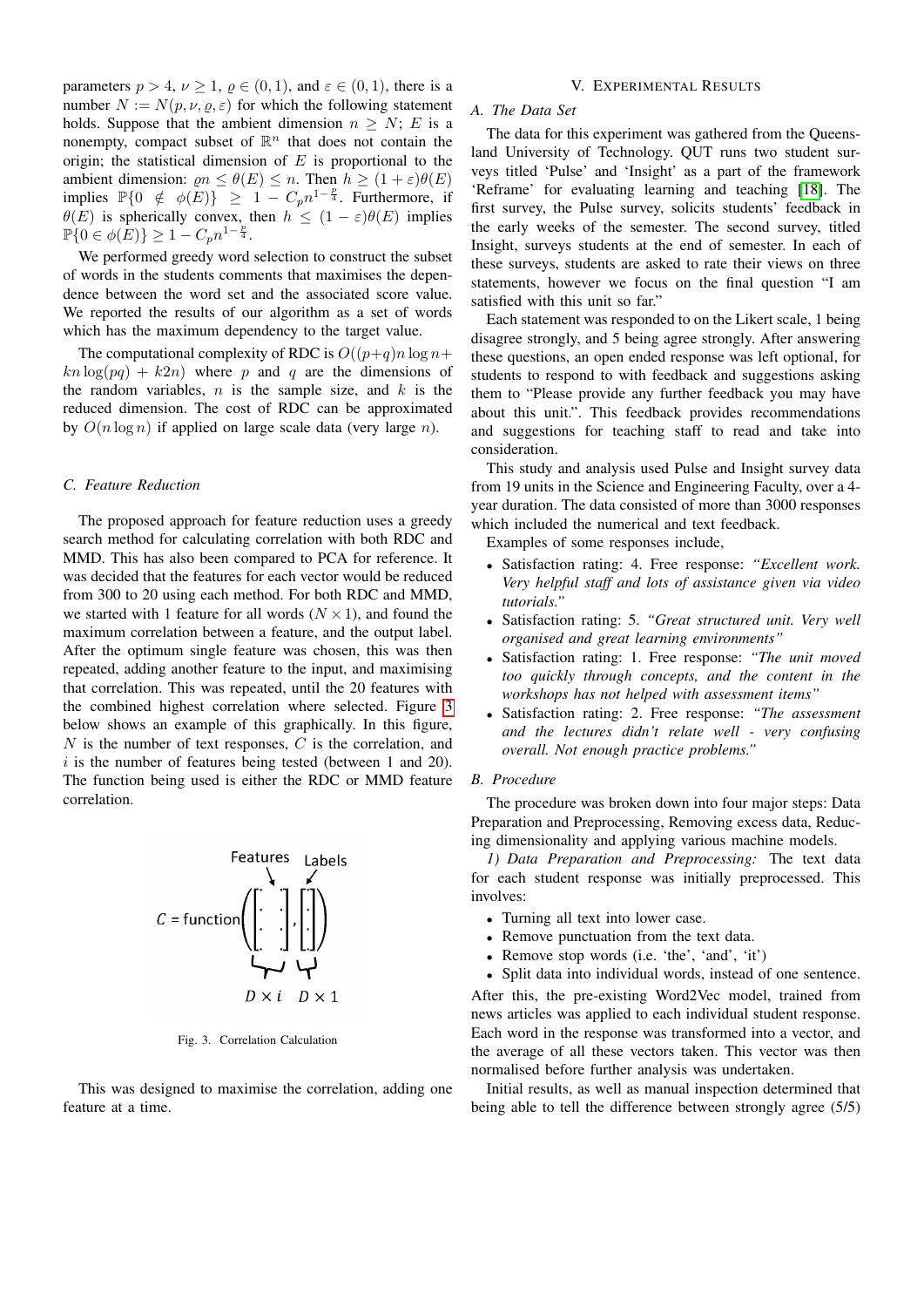and agree (4/5), even for the human eye can be difficult. The classes were then rounded from the original 5 categories into 3 smaller categories (Disagree, Neutral and Agree).

- 1) Category 1 1 or 2 out of 5 (Disagree)
- 2) Category 2 3 out of 5 (Neutral)
- 3) Category 3 4 or 5 out of 5 (Agree)

*2) Remove Excess Data:* Initial work showed higher accuracies, however it was noticed that much of the data was unbalanced - many more agree responses. This was unfortunately giving predictions which didn't match expectations. The data was therefore levelled out to have similar numbers in all three chosen classes

*3) Reduce Dimensionality:* In several of the experiments, we used dimension reducing techniques (PCA, MMD and RDC) to reduce the complexity of the data. Following the procedure discussed previously in Section IV, the 300 dimension feature vectors were reduced down to be 20 dimensions.

*4) Apply Models:* Several common machine learning models were selected to evaluate the accuracy of the methods being testes. These methods are listed below. Several of these methods also required additional parameters which were configured.

- Extra Trees Classifier (Etrees)
- Linear Discriminant Analysis (LDA) Using an SVD solver
- Logistic Regression (Log) Regularisation strength value of  $C = 1$
- k-Nearest Neighbour (kNN) Using the 5 nearest neighbours,  $k = 5$ , and a uniform weighting
- Decision Tree Classifier (DT)
- Gaussian Naive Bayes (G-NB)
- Support Vector Machine Linear (L-SVM)
- Support Vector Machine Gaussian (G-SVM) RBF kernel used, with a Regularisation strength value of  $C = 1$  and the variance  $\sigma$  of the Gaussian kernel is systematically chosen to be the median squared distance between all training samples.
- Support Vector Regression Linear (L-SVR) since the output of this method is continuous, results were rounded to the nearest class.
- Support Vector Regression Gaussian (G-SVR) since the output of this method is continuous, results were rounded to the nearest class. RBF kernel used, with a Regularisation strength value of  $C = 1$  and the variance  $\sigma$  of the Gaussian kernel is systematically chosen to be the median squared distance between all training samples.

After configuring each of these models, they were applied in a 5-fold validation, with an 80/20 training test data split.

# *C. Quantitative Results*

*1) Bag of Words and TF-IDF Accuracies:* Bag of words and TF-IDF are used first to get an initial accuracy. Several common machine learning algorithms were picked as initial benchmarks for testing.

TABLE I BAG OF WORDS AND TF-IDF RESULTS

| Machine Learning | <b>BOW</b>       | TF-IDF           |
|------------------|------------------|------------------|
| Method           | Accuracy $(\% )$ | Accuracy $(\% )$ |
| Etrees           | 46.08            | 45.07            |
| <b>LDA</b>       | 39.08            | 40.54            |
| Log              | 47.83            | 43.77            |
| k-NN             | 35.86            | 33.08            |
| DT               | 43.31            | 43.48            |
| $G-NB$           | 46.53            | 45.46            |
| <b>L-SVM</b>     | 46.96            | 47.21            |
| G-SVM            | 36.76            | 42.35            |
| L-SVR            | 37.89            | 43.53            |
| G-SVR            | 35.91            | 40.93            |

These results here show initial promising accuracies, especially for the SVMs - the TF-IDF slightly outperforming the BOW method.

*2) Word2Vec Accuracies:* Representing the words as vectors, allows more information to be uncovered. These results show Word2Vec with the same machine learning models that were tested above.

Since the Word2Vec model has a high dimensionality space (300), different methods were explored to reduce the complexity of the data. These vectors were reduced to 20 dimensions, following the procedure mentioned previously. Table [II](#page-4-0) shows some accuracies from both sets of methods.

TABLE II WORD2VEC MODEL RESULTS

<span id="page-4-0"></span>

| Machine Learning Method | Accuracy $(\% )$ |
|-------------------------|------------------|
| $W2V + E$ trees         | 45.52            |
| $W2V + LDA$             | 49.97            |
| $W2V + Log$             | 49.18            |
| $W2V + k-NN$            | 42.46            |
| $W2V + DT$              | 40.37            |
| $W2V + G-NB$            | 48.11            |
| $W2V + L-SVM$           | 50.65            |
| $W2V + G-SVM$           | 51.67            |
| $W2V + L-SVR$           | 44.27            |
| $W2V + G-SVR$           | 45.90            |
| $W2V + PCA + G-SVM$     | 47.77            |
| $W2V + RCD + G-SVM$     | 45.51            |
| $W2V + MMD + G-SVM$     | 36.09            |

The initial results from Table [II](#page-4-0) show that the Gaussian Kernel - SVM produced the highest accuracy (51.67%) in predicting student satisfaction scores. The accuracy was also higher than the best accuracy from the bag of words and TF-IDF methods demonstrated above.

We can also see that in terms of accuracy the reduced dimension vectors (20 dimensions) do not perform as well as the full 300 dimension vectors. They however, do have significantly less computational cost. PCA performs best from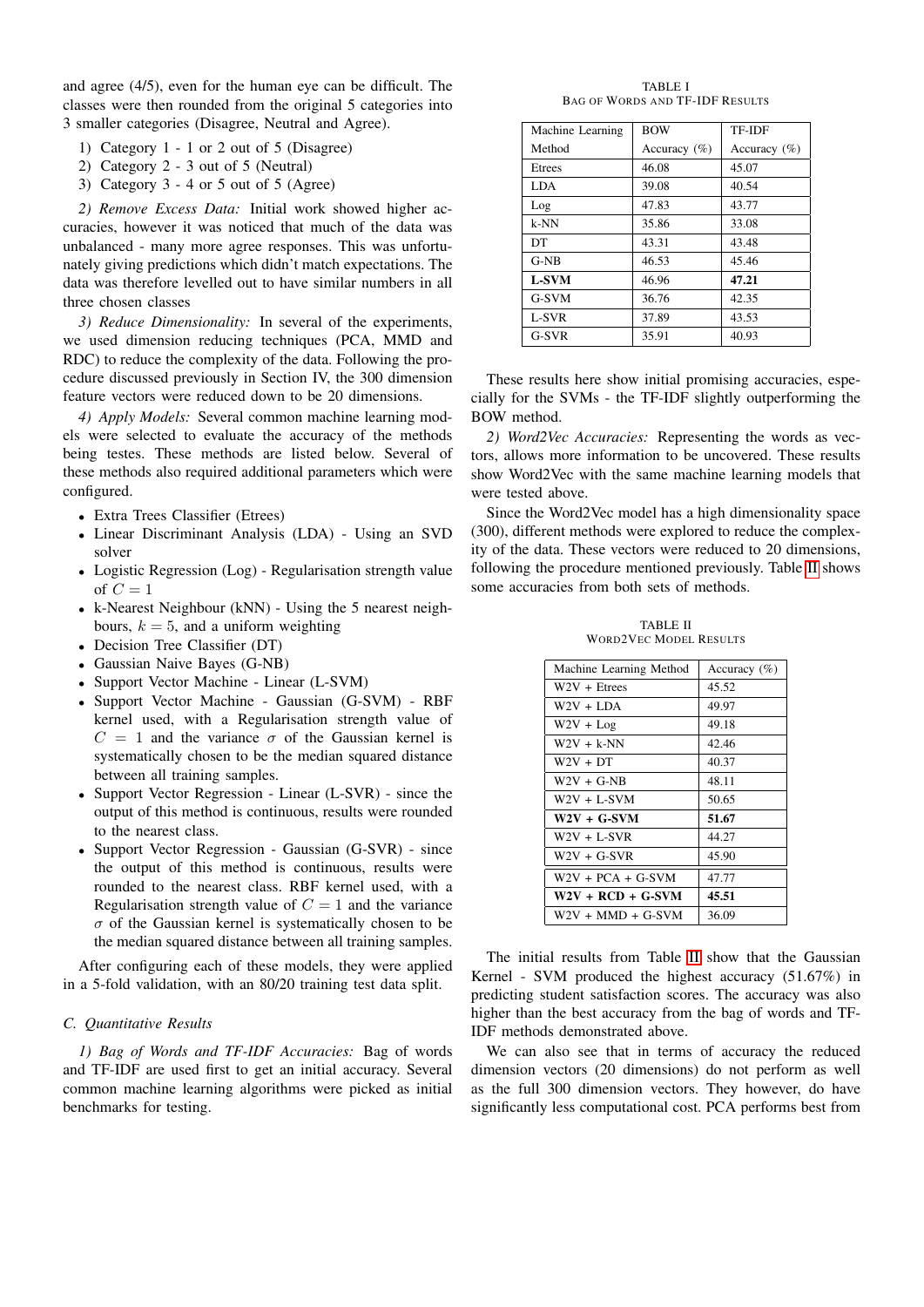the compared techniques, and the accuracy of MMD is significantly less. However, comparing the computational cost of RDC against PCA, RDC is smaller. This demonstrates the trade-off between accuracy and complexity. RDC and MMD were used as state-of-the-art methods, and PCA used as a comparison point.

# *D. Qualitative Results*

Previous results sections above have looked at the accuracies of individual methods, in this section we focus on several selected comments in further detail. In this section Pos refers to positive, Neu to negative and Neg to negative.

*1) Correctly Classified Responses:* The examples in this first section show examples of comments that were classified correctly by the Gaussian SVM model, as well as all three tested feature reduction techniques.

TABLE III EXAMPLE 1 - NEGATIVE REVIEW - ALL CORRECT

| Gaussian SVM | RDC |     | <b>MMD</b> |
|--------------|-----|-----|------------|
|              |     |     |            |
| ۸۱≙σ         | Neσ | Neo | آڪ         |

Response: *"Not having the answers available from tutorials I felt was a disadvantage. This is an introductory course, it's not like we are 4th year electrical students. When struggling to learn the content and work out questions and not having a concrete answer to check was very demotivating. The people who would abuse having answers available and not do the work for them selves are the ones that wouldn't do the work in the first place. I felt like the tutorial class sizes were too big and it would of been on benefit to have smaller groups to encourage discussion. Assessment so far has been set out well."*

This first example above was rated as a "negative" result by a student, which is also clear to the reader when examining it as well. The Gaussian SVM, as well as the three different feature reduction methods (RDC, MMD and PCA) all predict this to be a positive result also. This demonstrates the ability for Word2Vec to operate on long responses, even though the average is computed for all the words in the response. The feature reduction methods also retain the important dimensional vectors for classifying the response.

TABLE IV EXAMPLE 2 - POSITIVE REVIEW - MOST CORRECT

| Gaussian SVM |     |     | MMD |
|--------------|-----|-----|-----|
|              |     |     |     |
| Pos          | Pos | Pos |     |

Response: *"This unit is presented well by (Lecturer Name). He is enthusiastic and his teacher/student interaction is good. The only very minor issue that I may have is that his examples are sometimes hard to read with his handwriting, especially if he is using a thick point pen, like a white board marker. All in all the unit is good and he explains it all well."*

This example was rated "positive", once again showing correlation between the satisfaction score given, as well as the scores predicted by the algorithms. The only discrepancy here was the prediction from MMD. This however is expected, as the overall accuracy for MMD was much lower than the PCA or RDC methods.

TABLE V EXAMPLE 3 - POSITIVE REVIEW - ALL CORRECT

| Gaussian SVM | RDC |     |     |
|--------------|-----|-----|-----|
|              |     |     |     |
| Pos          | Pos | Pos | Pos |

Response: *"Good unit."*

This result, similar to the previous one was rated as "positive" by the student. This was correctly classified by the Gaussian SVM, as well as all three feature reduction methods. This example was included to demonstrate that even short responses of only a few words can still be correctly classified.

*2) Incorrectly Labelled Responses:* Included in this section are several responses that were 'classified incorrect', however upon further inspection, are perhaps underlying difficulties associated with the data set.

TABLE VI EXAMPLE 4 - NEURAL REVIEW THAT SHOULD BE NEGATIVE

| Gaussian SVM | RDC. |     |    |
|--------------|------|-----|----|
|              |      |     |    |
| len          |      | len | eu |

Response: *"Lectures are not engaging. Feels like either way too much content to go through for 2 hours lecture pace is a bit fast tutorials are good"*

Reading this review here, it appears that the students comments are mostly negative, however this was marked as "Neutral" by the corresponding student. The G-SVM, PCA and MMD methods all classified this response as "Neutral", but it was marked negative by the RDC reduction method. Although this response was technically classified incorrect by RDC, the we believe that the RDC chosen category is more suitable.

TABLE VII EXAMPLE 5 - POSITIVE REVIEW THAT SHOULD BE NEUTRAL

| Gaussian SVM | <b>RDC</b> |     | <b>MMD</b> |
|--------------|------------|-----|------------|
|              |            |     |            |
| $\sqrt{eg}$  | Neu        | Neg | Neu        |

Response: *"Lecturer has to explain things a bit better as most students are currently completing (Unit Name) at the same time."*

Again, this is another example which the RDC reduced feature vector produces a better representation. The rating given by the student was "positive", however reading the comment, it appears to be most likely Neutral, or slightly negative. Both RDC and MMD scored this comment as "Neutral", which we believe is more indicative of the comment.